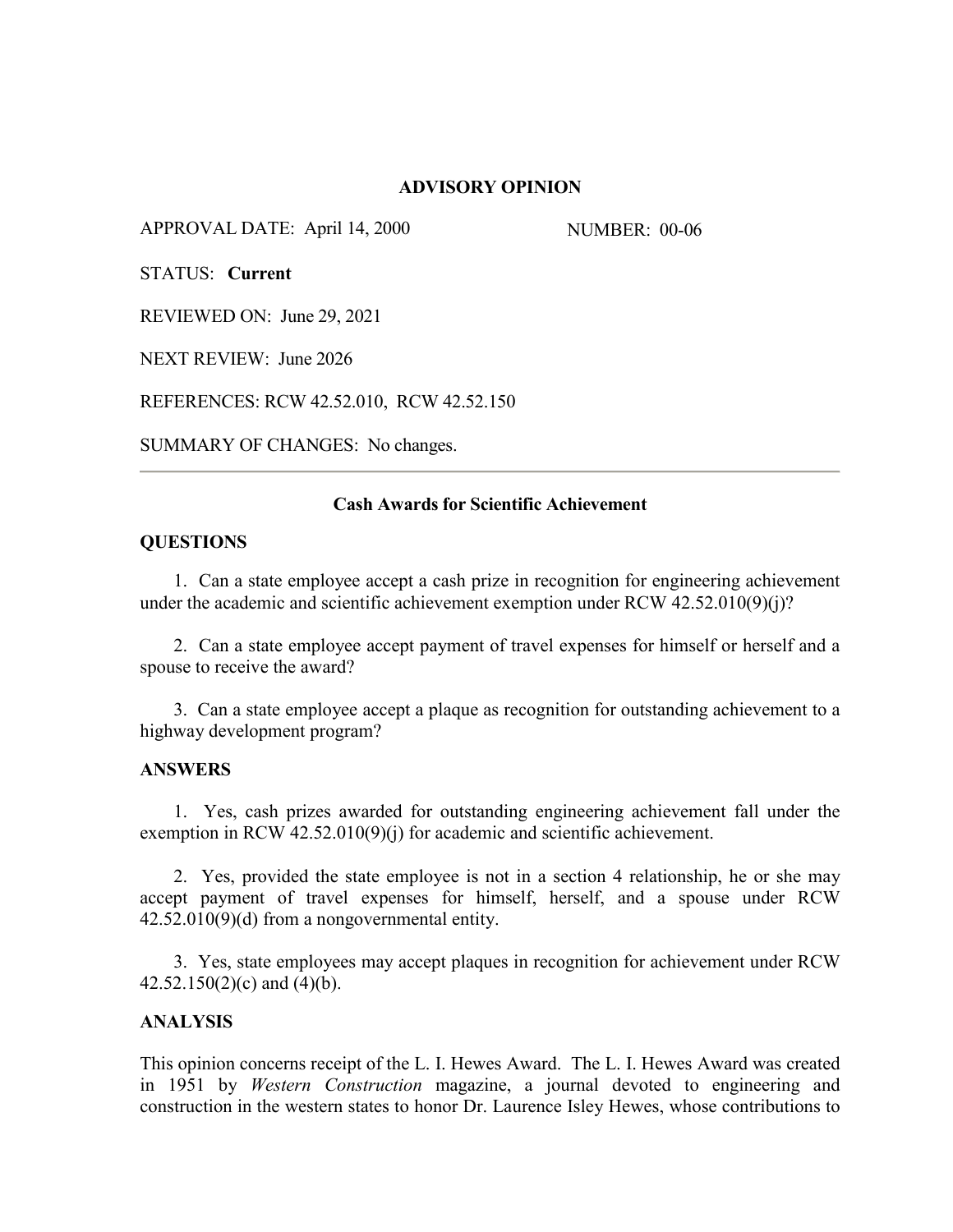the field of engineering provided impetus to highway development in the western United States.

Each year the Washington State Department of Transportation nominates an employee to compete for the award, which must be presented to an individual actively engaged in highway development within the Western Association of State Highway and Transportation Officials (WASHTO). WASHTO is sole sponsor of the award. The award consists of a \$1,000 cash prize and a plaque. In addition, it includes travel reimbursement for the recipient and up to \$750 for his or her spouse to attend the annual meeting where the award is presented.

The first question is whether a state employee may receive a \$1,000 cash award that comes with the L. I. Hewes Award. In Advisory Opinion 99-05 the Board concluded that cash awards are items of economic value for which no consideration is given, and are therefore "gifts" within the meaning of RCW 42.52.150(1), with the exception of cash awards given in recognition of academic or scientific achievement which are excluded from the definition of "gift" under RCW 42.52.010(9)(j). "Engineering" is defined as "The application of mathematical and scientific principles to practical ends, as the design, construction, and operation of economical and efficient structures, equipment, and systems." Webster's II New Riverside University Dictionary 433 (1994).

The second question asks whether a state employee who is a recipient of the L. I. Hewes Award, and his or her spouse, may accept payment of travel expenses to attend the annual meeting at which the award is given. RCW 42.52.010(9)(d) exempts such payments from the definition of "gift":

Payments by a governmental or nongovernmental entity of reasonable travel expenses incurred in connection with a speech, presentation, appearance, or trade mission made in an official capacity. As used in this subsection, 'reasonable expenses' are limited to travel, lodging, and subsistence expenses incurred the day before through the day after the event.

However, this exemption does not apply to state employees who are covered under RCW 42.52.150(4). In this case, the Board assumes that a state employee who may receive the award is not in a section 4 relationship with WASHTO. Therefore, the state employee and his or her spouse could accept payment of their travel expenses from WASHTO.

The final question relates to whether a state employee may receive a plaque that accompanies the award. RCW  $42.52.150(2)(c)$  and  $(4)(b)$  allow state employees to receive:

Unsolicited tokens or awards of appreciation in the form of a plaque, trophy, desk item, wall memento, or similar item[.]

In this case, the purpose of the plaque is to memorialize appreciation for achievements that are recognized by receipt of the L. I. Hewes Award. The plaque falls within an allowable exception under RCW 42.52.150.